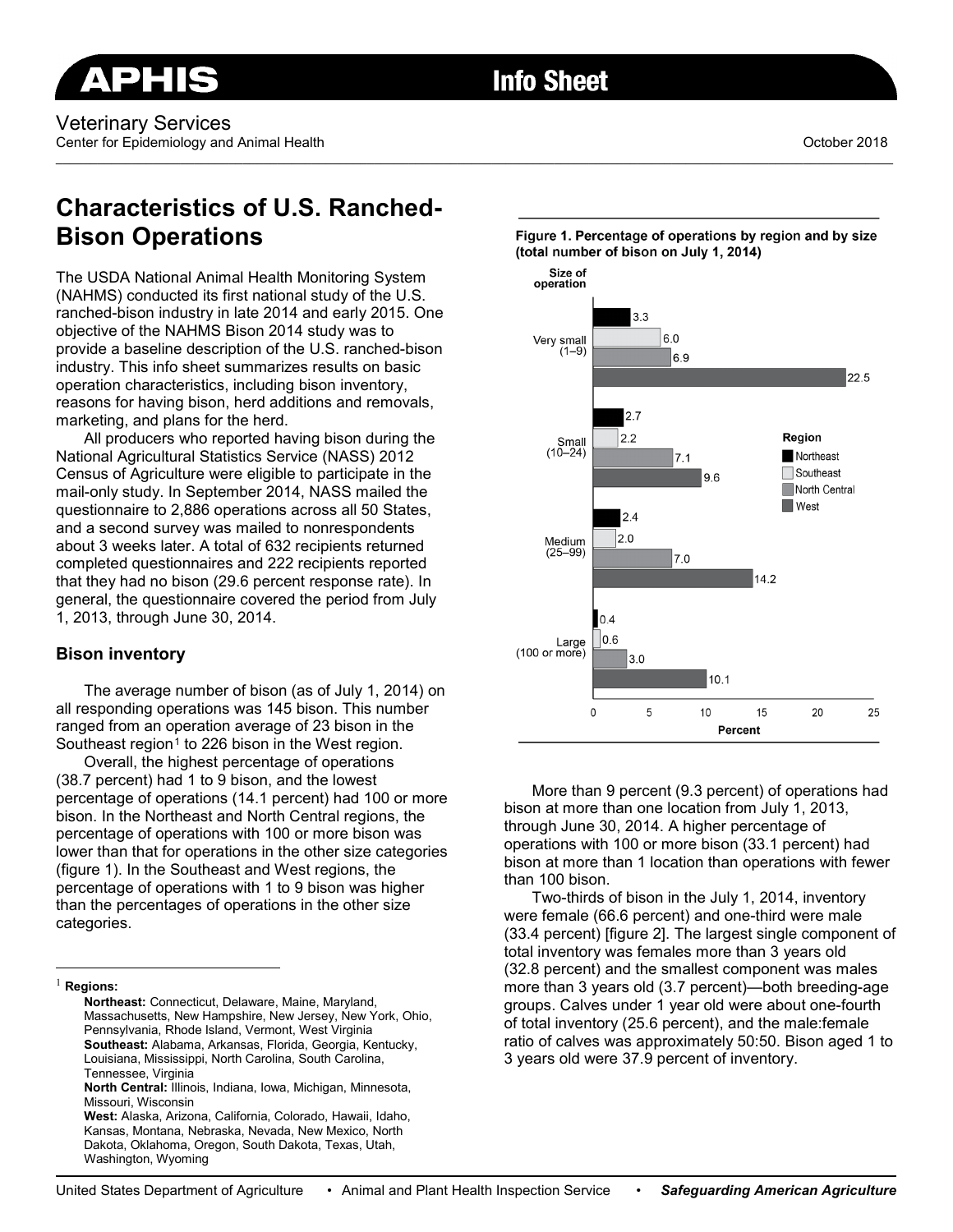

#### Figure 2. Percentage of July 1, 2014, bison inventory, by gender and by age of bison

# **Reasons for having bison**

The ranched-bison industry is a multifaceted business, and many operations participate in multiple aspects of the industry. Nearly 70 percent of operations were involved in bison cow-calf production (offspring intended for meat production) and approximately onethird listed seedstock production (offspring intended for breeding purposes) or hobby/pasture pet as reasons for having bison (table 1). The next highest percentages were feedlot (15.8 percent), agritourism/ecotourism (15.7 percent), and conservation (14.4 percent).

<span id="page-1-0"></span>Regionally, a higher percentage of operations in the West region (15.5 percent) kept bison on the operation for background/stocking compared with operations in the Southeast region (3.9 percent). Also, a higher percentage of operations in the North Central (23.6 percent) and West (14.5 percent) regions kept bison for feedlot than operations in the Southeast region (3.9 percent).

Table 1. Percentage of operations by all reasons bison were kept on the operation from July 1, 2013, through June 30, 2014:

| Reason                                 | <b>Percent</b> |
|----------------------------------------|----------------|
| Cow-calf production                    | 69.3           |
| Seedstock production                   | 37.2           |
| Hobby/pasture pet                      | 34.4           |
| Feedlot                                | 15.8           |
| Agritourism/ecotourism                 | 15.7           |
| Conservation                           | 14.4           |
| Preparation/sale of byproducts         | 12.8           |
| Backgrounding/stocking                 | 12.2           |
| Game ranching/hunting on the operation | 8.9            |
| Other <sup>2</sup>                     | 7.1            |

Operations also indicated the *primary* reason for having bison; 54.0 percent of operations had bison primarily for cow-calf production. Nearly one-fifth (18.6 percent) kept bison primarily as hobby/pasture pet, and 7 percent kept bison primarily for seedstock production. Between 1 and 5 percent kept bison primarily for feedlot, agritourism/ecotourism, conservation, backgrounding/stocking, game ranching/hunting on the operation, or other.

## **Herd additions**

From July 1, 2013, through June 30, 2014, 18.4 percent of all operations added any bison to the operation's herd (figure 3). A higher percentage of operations with 100 or more bison (41.8 percent) added any bison during the year than operations in the 3 smaller size categories, and a higher percentage of operations with 25 to 99 bison (20.6 percent) added any bison than operations with 1 to 9 bison (9.3 percent). For operations that added bison to the herd during the 1-year timeframe, operations added a number of animals approximately equal to one-third (34.1 percent) of their July 1, 2014, inventory.

 $2$  Sixty percent of operations that selected "Other" indicated that bison were used for cutting horse training.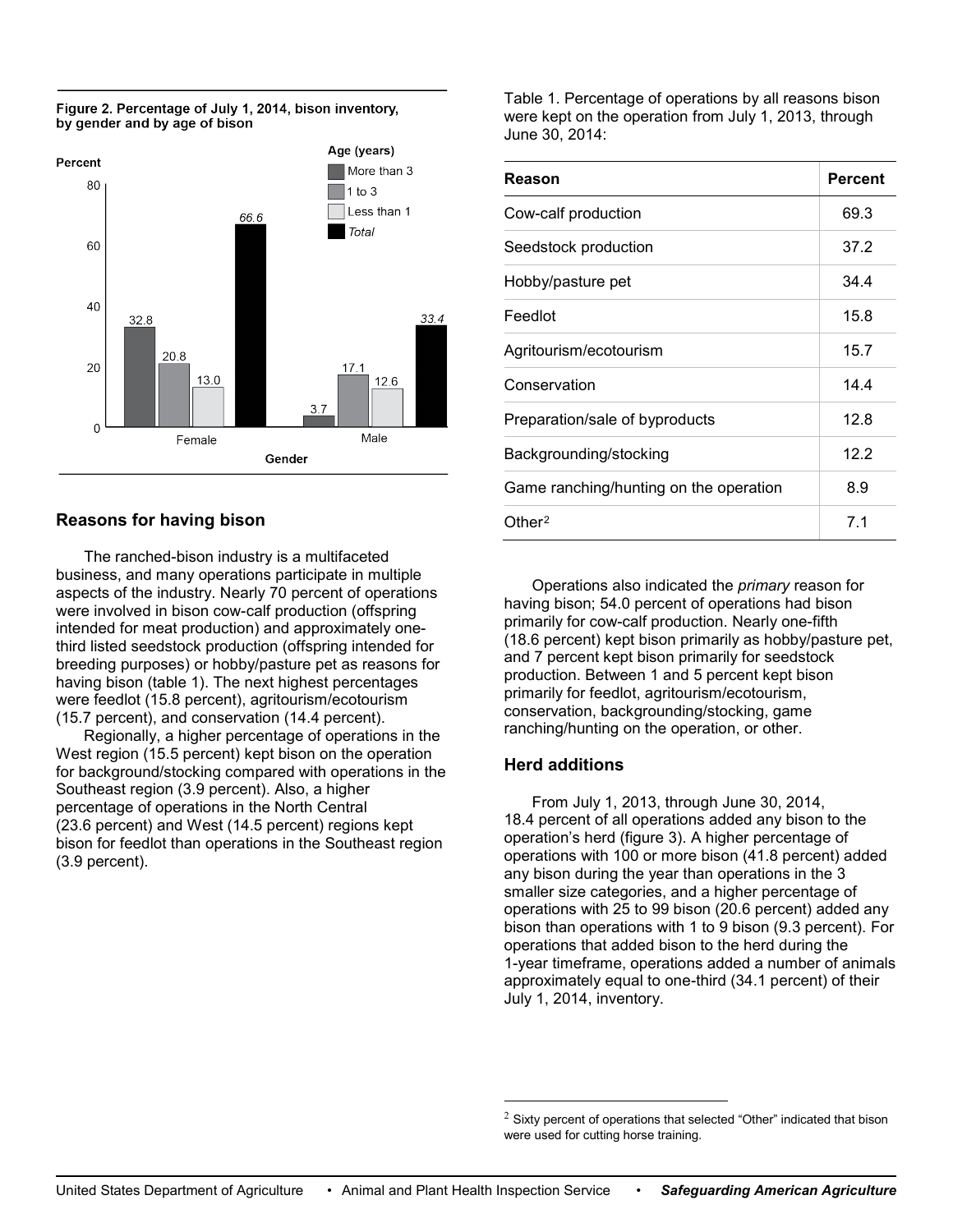

Percent



For the 18.4 percent of operations that added any bison during the 1-year reference period, 69.9 percent obtained bison through private sale, 29.3 percent from auctions/sale barns, 11.4 percent through trade, 0.9 percent from dealers, and 6.5 percent from "other" sources. For all bison added to operations from July 1, 2013, through June 30, 2014, 85.5 percent were obtained through private sale and 12.2 percent came from an auction/sale barn (figure 4). More than 94 percent of bison added were 1 to 3 years old (51.1 percent) or less than 1 year old (43.2 percent). Only 5.7 percent of bison added were more than 3 years old.

#### Figure 4. For operations that added any bison, percentage of bison added, by source



### **Herd removals**

Bison typically leave an operation's herd by either permanent removal (generally as live bison for some type of use) or by death due to natural causes.

More than 60 percent (60.4 percent) of operations had any live bison permanently leave the operation from July 1, 2013, through June 30, 2014. The percentage of operations that had any live bison permanently leave the operation's herd generally increased as the size of the operation increased. For operations that had bison leave, approximately 40 percent had bison leave by being slaughtered on the ranch (40.7 percent) or being sent directly to offsite slaughter/packer (39.1 percent) (figure 5). More than 10 percent of operations had bison leave through private sale for breeding stock (17.3 percent of operations), private sale for meat or other products (13.9 percent), or sale at auction/sale barn (10.6 percent).

Figure 5. For the 60.4 percent of operations that had any live bison permanently leave the operation's herd (including bison slaughtered on ranch), percentage of operations by method of bison removal



More than 40 percent (41.3 percent) of operations had any bison die (or be euthanized) because of natural causes, such as disease, injury, or weather-related problems, from July 1, 2013, through June 30, 2014. For these operations, the animals that died or were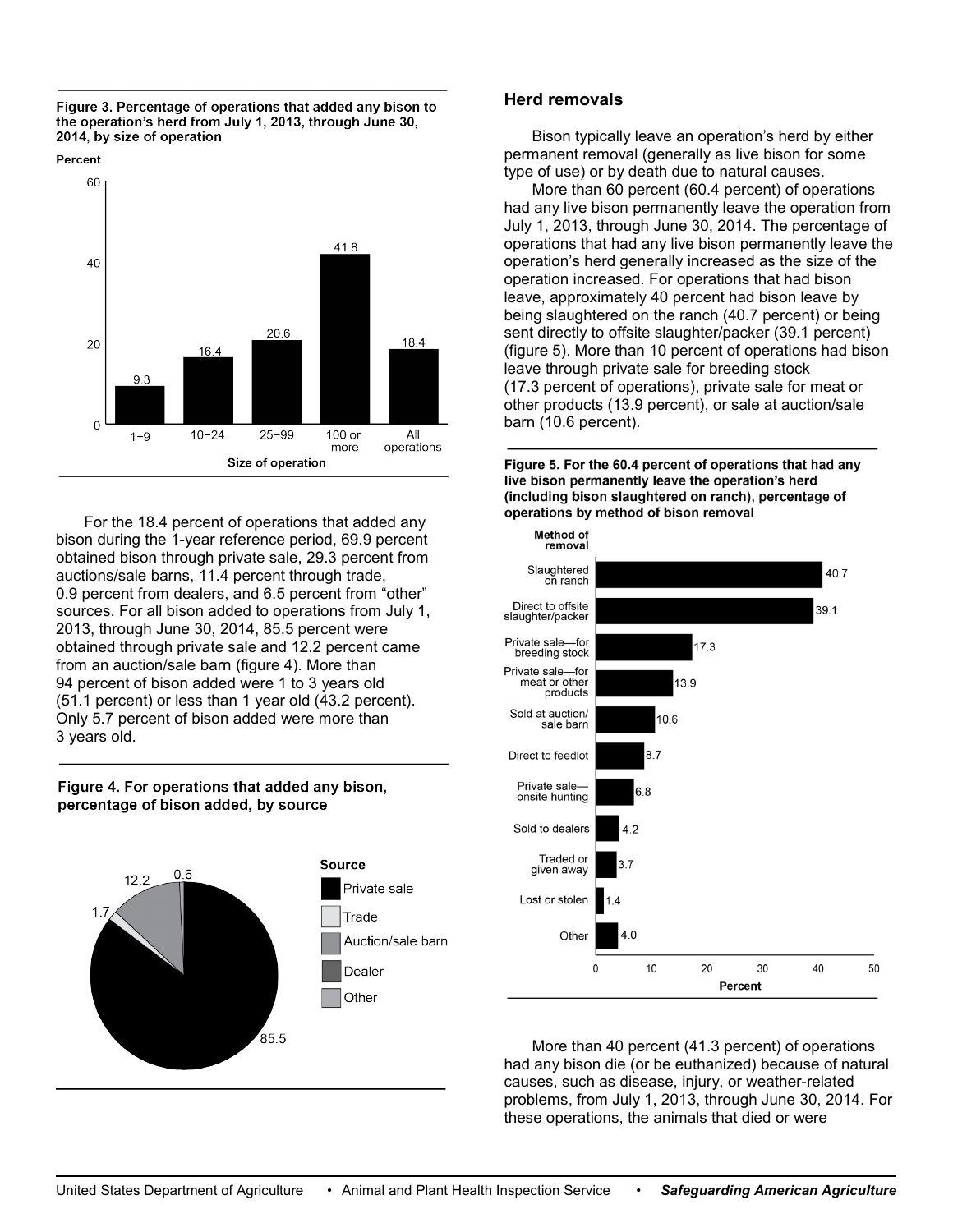euthanized represented 2.3 percent of the July 1, 2014, inventory.

For the 41.3 percent of operations that had any bison die or be euthanized, 60.6 percent of operations had bison deaths attributed to disease, disorder, or other health problem. About one-fifth of operations had bison die because of injury/trauma not related to predation or handling (22.5 percent) or unknown causes (18.2 percent (figure 6).

Figure 6. For operations on which any bison died or were euthanized due to natural causes, percentage of operations by cause of death of bison



## **Marketing**

Many consumers are becoming more interested in food-animal production practices, including what the animals eat and products used on the animals to prevent or treat disease. Some of these practices may be important aspects in marketing and labelling of bison products.

Overall, 72.5 percent of operations raised bison without the use of antibiotics (figure 7). Approximately one-half of all operations (49.6 percent) raised animals without genetically modified organism (GMO) feeds. About two-fifths of operations (40.1 percent) raised bison to meet USDA or American Grassfed Association grassfed criteria. Only 3.0 percent of all respondents said that their bison are certified to USDA organic standards.

Figure 7. Percentage of operations by production practice



\*Raised to meet USDA's or the American Grassfed Association's grass-fed criteria.

## **Plans for herd**

Figure 8 shows producers' plans for the bison herd over the following year. More than one-half (54.0 percent) planned to maintain herd size, and 25.7 percent planned to increase herd size. In addition, 11.6 percent of operations and 8.7 percent of operations planned to decrease herd size or exit the business, respectively.